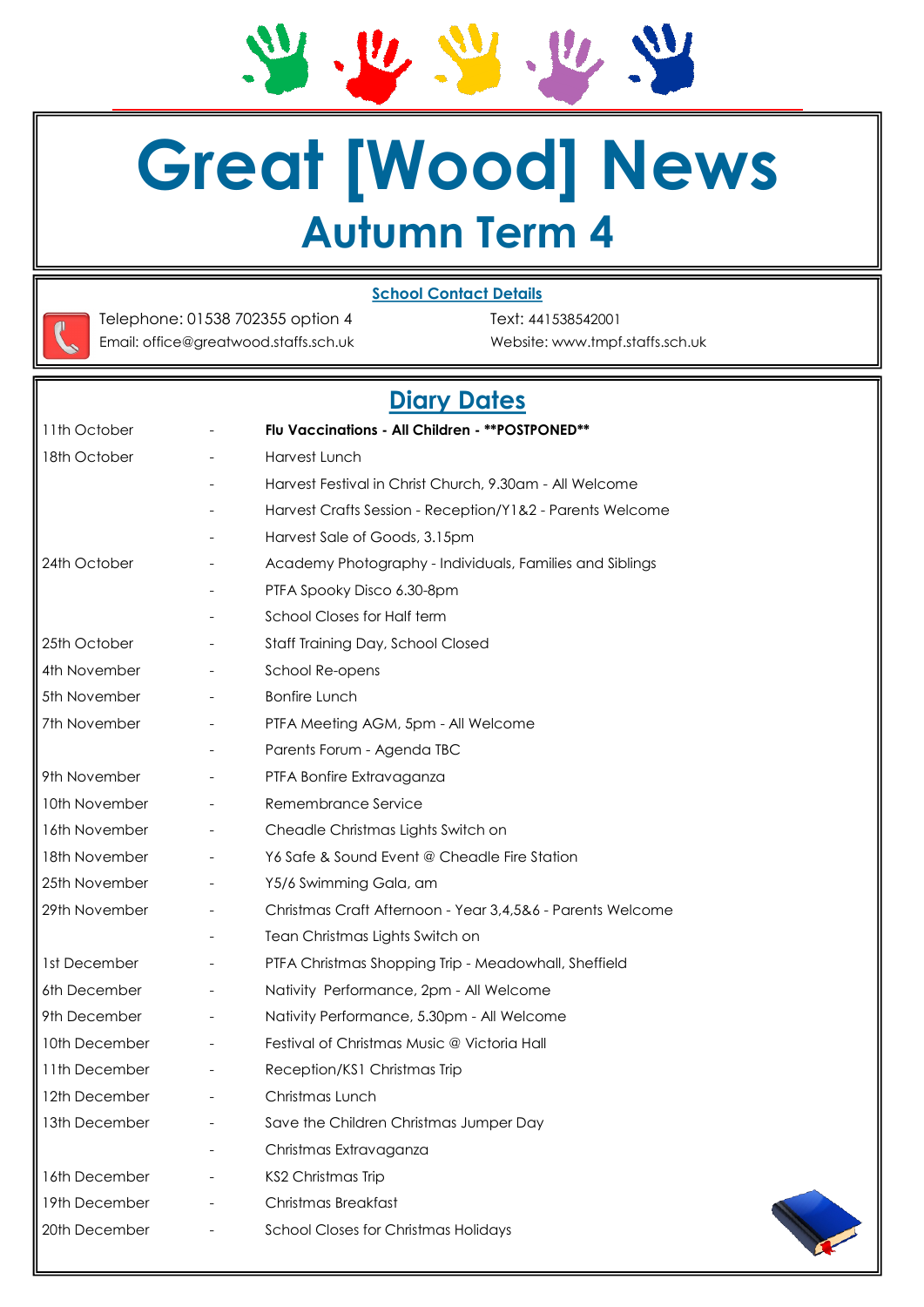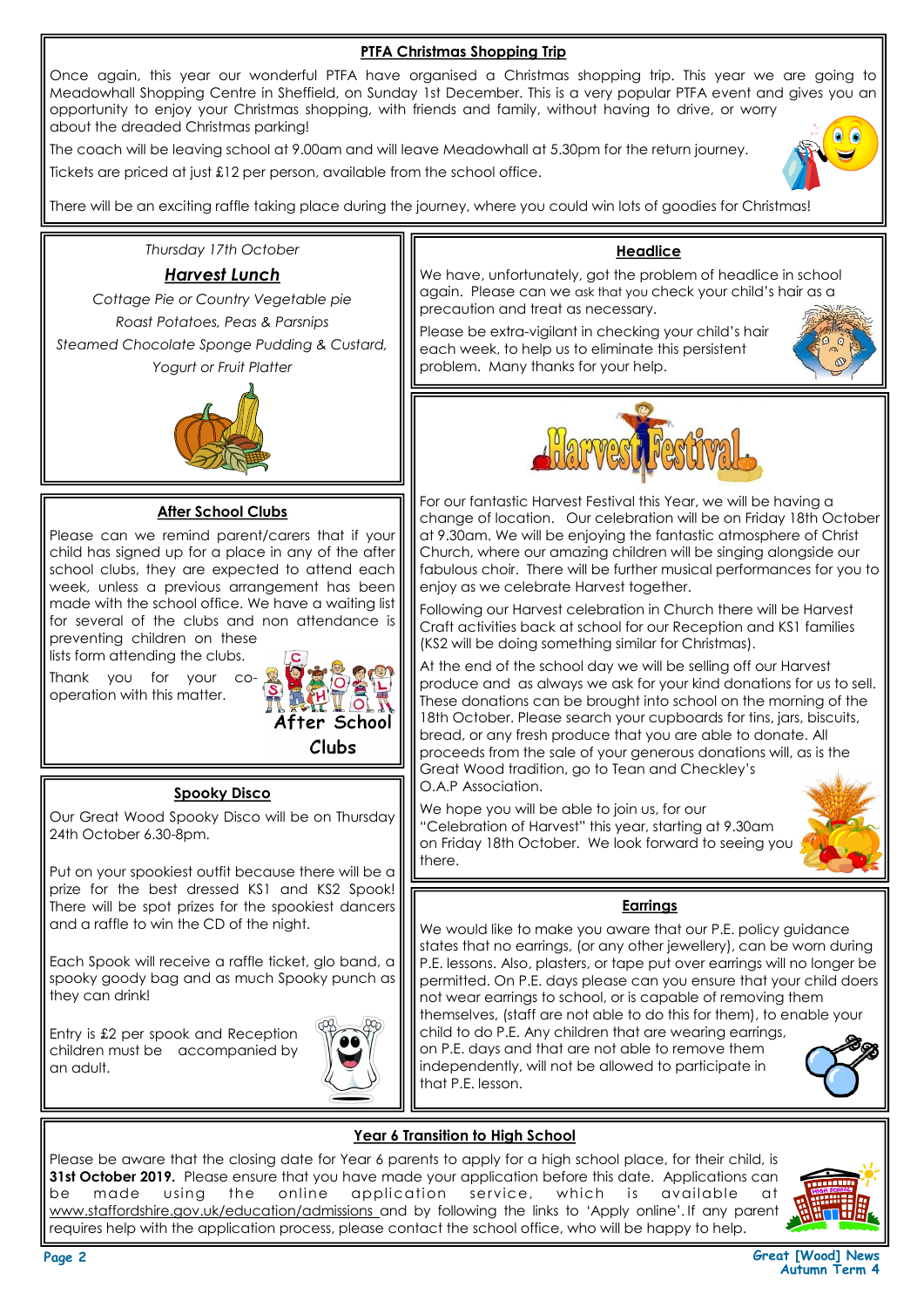# **Baby & Children's Table Top Sale**

Stalls of pre-loved baby/children's items (toys, clothing etc.) to raise money for our PTFA



Great Wood Primary School, Vicarage Road, Tean, ST10 4LE **Sunday 24th November 2019**

## **10am-12noon**

Admission Free, everyone is welcome

Other attractions include:

- RV Playbus soft play
- Face painting
- Craft tables
- Raffle with lots of prizes
- Cakes, drinks & sweets stall

To book a stall please text/ring Lisa on 07891918664 ASAP! £5 Stall fee, pay on the day. All profits kept by stall holder.

#### **Our PTFA Stall**

Our fantastic PTFA will be holing a stall at this exciting event and in preparation we are asking for donations of toys and children's clothes (in good condition), for us to sell to raise funds for our school. If you do not wish to run your own stall, maybe you could help us by donating some of your unwanted toys and children's clothes. Donations can be brought to school at any time during week commencing 18th November. However, if you would like to donate sooner than this please contact Lisa or Mandi, who will be happy to help take your donations earlier than that week.

We hope you will be able to support the event either by running a stall, donating to our PTFA stall, or simply by attending on the day.

Thank you in advance for your support and helping us to raise funds for those extras for our children.

#### **Give Love In A Box This Christmas**

This year Great Wood will be supporting the T4U campaign to help vulnerable children and families. We will be asking our families to help by filling a box (supplied by the charity), with gifts such as toothpaste, hair accessories, gloves, hats, socks, soft toys, puzzles, small or inflatable balls, sweets and maybe a photo of yourself. You could also choose to do a 'Home Box' for a family in need and include things such as, candles, cooking utensils (no knives), plastic containers, small toiletries, a Christmas decoration, soap, clothes pegs, or make-up. Further details are on the charity's leaflet, which we are sending out separately. If you feel that you can help make a vulnerable child or family's Christmas better, please collect a box from the school office. These families' desperately need our support, so we would like thank you in advance, if you can help, for your generous support.



real people making a real difference